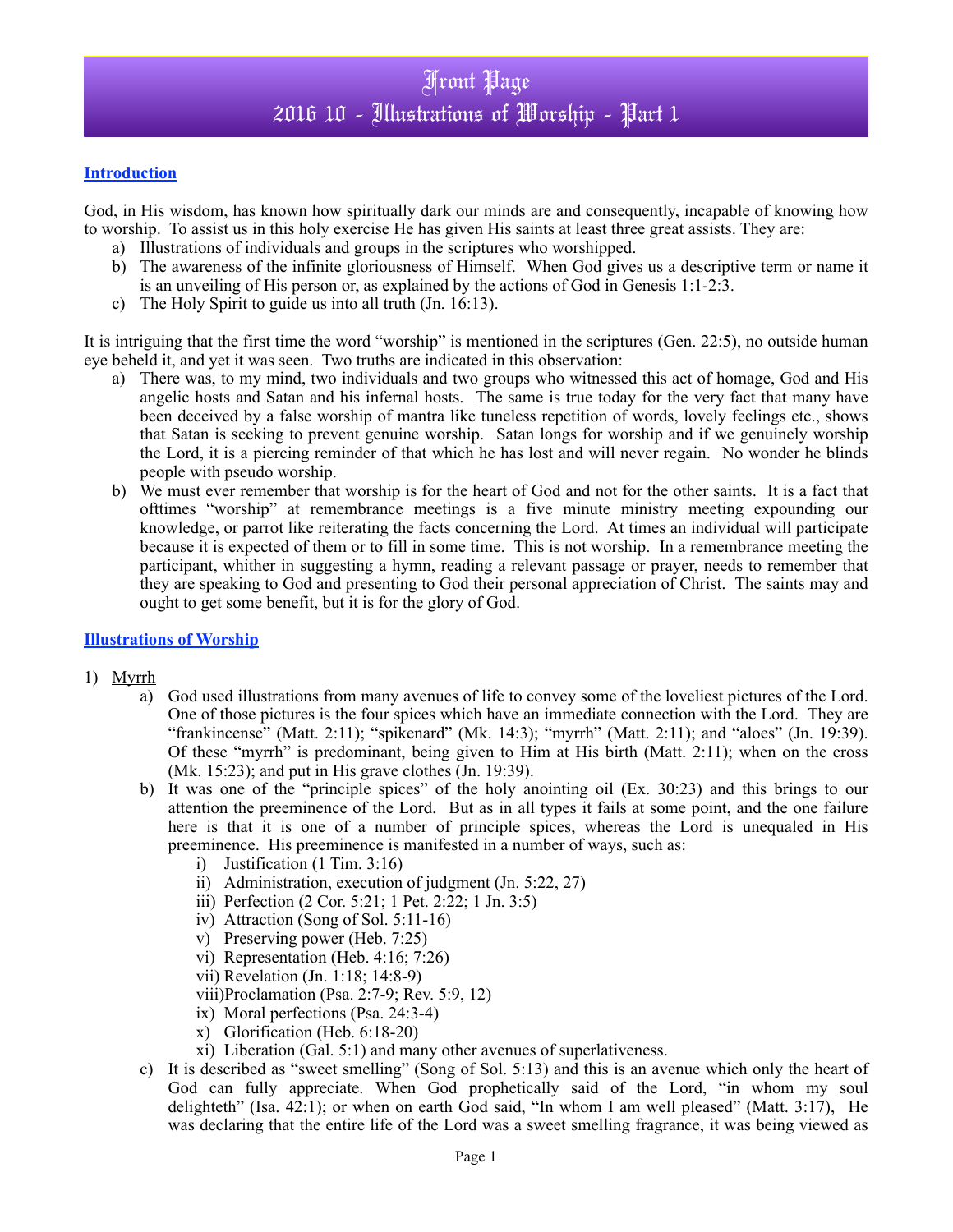## Front Page 2016 10 - Illustrations of Worship - Part 1

an ointment which never was contaminated by deadness (Ecc. 10:1) but was always, even as a sacrifice, and perhaps more so then, "a sweet savour unto the LORD (Lev. 1:13).

- d) The word "Myrrh" comes from a word connected with tears and is bitter. This draws to memory the three recorded weepings of the Lord over Jerusalem (Matt. 23:37); at the grave of Lazarus (Jn. 11:35); and understood to be when in Gethsemane (Heb. 5:7). Yet there is another observation, for "myrrh" is mentioned more in the Song of Solomon than any other book and it is the book of affection and love! Therefore, on this level myrrh indicates the tears and bitterness of sorrow which filled the heart of the Lord as he displayed the genuineness of His love for the Father and His own. As an individual enters into these truths in a small degree, the heart will worship.
- 2) Moses and the elders are called to worship the Lord (Ex. 24:1-2; 9-18)
	- (a) In this passage there is revealed something of the attitude that ought to be shown in worship. God calls Moses, Aaron, Nadab, Abihu and the seventy elders of Israel to come unto the Lord, but there was no place for imagined superiority or casualness for they were told, "they shall not come nigh" (Ex. 24:2) but were to worship "afar off" (Ex. 24:1), and for Moses alone to come near unto the Lord (Ex. 24:2). Worship of the Lord necessitates great reverence.
- 3) When the children of Israel were come into the land they were to bring to the Lord the firstfruits of the harvest. However, it was not just a bringing of the wheat etc., and putting it down and that was it all over. They were to worship (Deut. 26:10). What was involved in that worship?
	- a) An appreciation of the goodness of God to a people so undeserving of His mercy (Deut. 26:5)
	- b) The greatness of divine power in delivering them from the power of Egypt (Deut. 26:6-8)
	- c) The kindness of God in bringing them into such blessings as they now had (Deut. 26:9)
	- d) The evidence of the providential blessings of God in giving sunshine and rain, calm and wind to bring forth food which they then brought to Him in the acknowledging of His worthiness of preeminence of ownership.
	- e) In the wonder of all the divine blessings, they worship. When we consider how the Lord has blessed us with all spiritual blessings in Christ, then add to that the material blessings, the gifts of wellness of body and soundness of mind, having that which through His grace we can offer to Him, surely our hearts ought to bow in worship.
- 4) At times the children of Israel faced apparently insurmountable obstacles. One of those situations was when Joshua looked at Jericho (Josh. 5:13). The promised land lay ahead but before that could ever be enjoyed, the entrance point, Jericho, was barred and shut (Josh. 6:1). The natural rationale was, even if they defeated these people of Jericho with military know how, sooner or later the others kings of the surrounding area would not give up easily and being mightier, they would defeat them. As Joshua thinks about the enormity of the task, there must have been a degree of anxiety. It was a wonderful promise God gave him (Josh. 1:5-9) but that was then, now there is a need for a renewed assurance. Then Joshua sees a man standing with a drawn sword who reveals Himself as Captain of the Hosts of the LORD (Josh. 5:14). Immediately upon seeing this mighty one and hearing His words, Joshua was assured of victory. The invincible armies of Heaven were with Him, failure was impossible, but that was not what made him worship! That which caused him to worship was an appreciation of the brilliance of this Captain. Joshua abdicates all authority to Him and worships.
- 5) One of the most difficult times to worship is when there is a child causing heartache, a severe illness, or the death of a loved one. David was faced with the agony of a parent's heart, for his son Absalom had stolen the hearts of the people and began a coup. David, aware of the danger, runs for his life (2 Sam. 15:14-23). With great lamentation and grief David goes over Kidron into the wilderness (2 Sam. 15:23). The grief was compounded by the treachery of Ahithophel who had been David's counsellor (2 Sam. 15:12; 1 Chron. 27:33) when he turned against David. What a dark time when a child turns against a parent as Absalom did, or when ones trusted friend turns against them as Ahithophel did, or when one is shamed before ones people and made to publicly feel it. David no longer had the throne etc., all was gone, and he prays to God and worships. That would be hard to do. David lifts his eyes heavenward and sees God as the God of magnificence in His